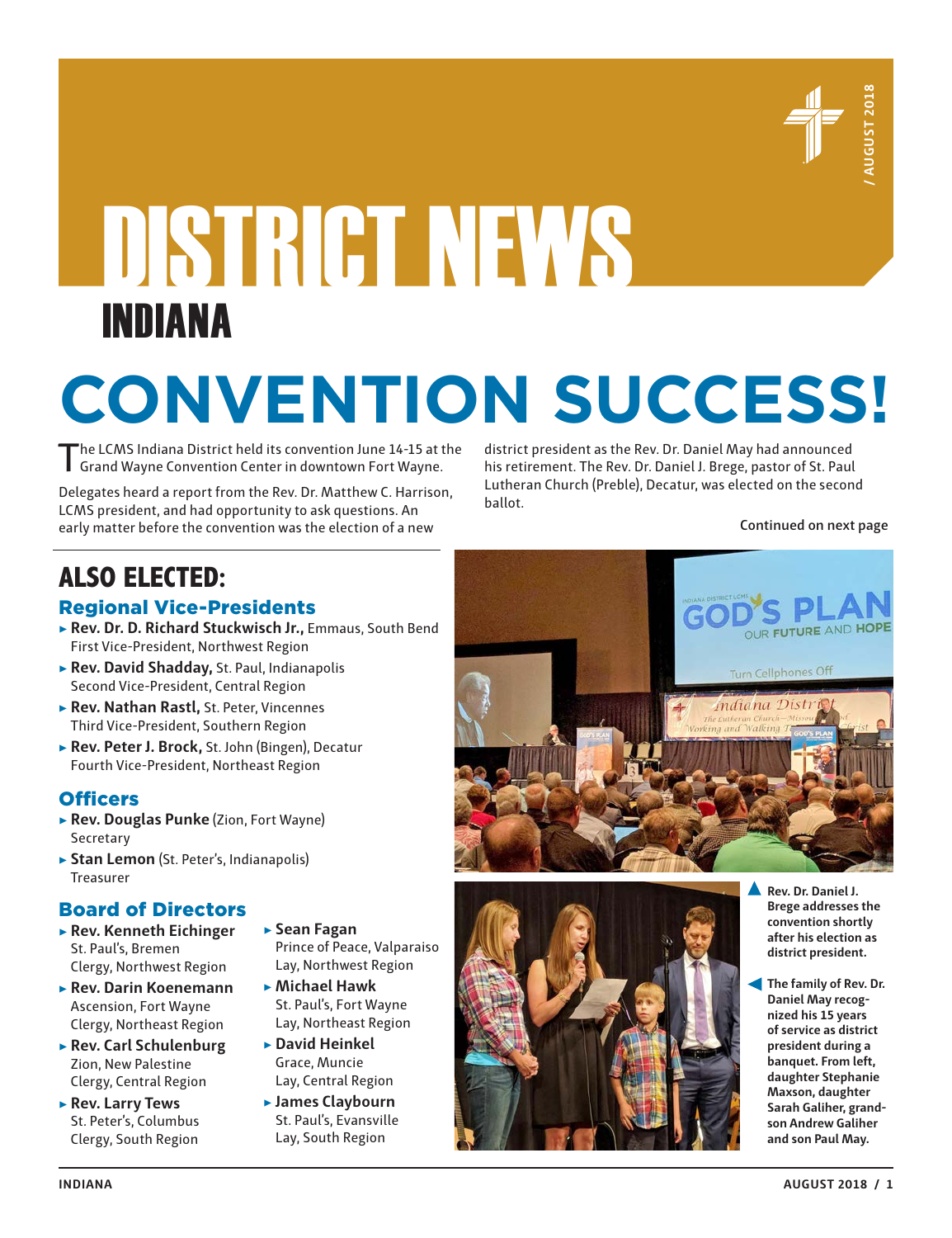## DISTRICT NEWS

## **Placements**



**Call Day** was held at Concordia Seminary, St. Louis, on April 24 and Concordia Theological Seminary, Fort Wayne, Ind., on April 25. Concluding students received their pastoral and diaconal calls, and second-year students received their vicarage and internship assignments.



Assigned to the Indiana District from Concordia Seminary, St. Louis, are, from left (front row) **Tyler Werner**, vicar, Immanuel, Seymour; **Michele Musegades**, intern, St. Peter's, Columbus; and (back row) **Brian Doel**, vicar, St. Peter's, Columbus. The students are pictured with Rev. Dr. Daniel and Judy May.

Those who will serve in the Indiana District (and their spouses) from Concordia Theological Seminary are, from left (front row) **Hanna Hoffbeck**, intern, Emmanuel, Fort Wayne; **Wendy Boehm**, intern, Bethlehem, Ossian; Renee Domenichelli; Mikaela Hobart (fiancée to Michael Bekx); Amber Oedewaldt; Mandy Kaspar; Judy May; Casey Tanksley; Magdalena Schultz; Michelle Sorenson (holding Seth); Mary Magill; Zara Hedtke; Elizabeth Van Hemert; (back row) **Simeon Cornwall**, vicar, Immanuel, Terre Haute; Joshua Boehm; **Jonah Domenichelli**, vicar, Shepherd of the City, Fort Wayne; **Michael Bekx**, vicar, Redeemer, Highland; **Zachary Oedewaldt**, vicar, Zion, Decatur; **Jason Kaspar**, vicar, Our Hope, Huntertown; Rev. Dr. Daniel May; **Leonard Tanksley**, pastor, St. Peter, Decatur; **Christian Schultz**, vicar, Prince of Peace, Martinsville; **Erik Sorenson**, pastor, St. Peter, Columbus; **Timothy Magill**, vicar, Lutheran Life Villages, Fort Wayne; **Scott Hedtke**, vicar, Promise, Fort Wayne; **Thomas Van Hemert**, vicar, Grace, Muncie; **Trea Fistler**, vicar, Concordia, Louisville, Ky.; and **Brett Witmer**, vicar, Faith, DeMotte.

## Celebrate 145 years with **St. Paul, Kouts**

St. Paul Lutheran Church, Kouts,<br>
will celebrate its 145<sup>th</sup> anniversary on Sept. 16. The Rev. Kent Wartick will serve as guest preacher. The worship service begins at 10:30 a.m.

The Rev. Robert Hauter serves as pastor for St. Paul.

A brunch will be served in the St. Paul parish hall at noon.

Please RSVP for the brunch by calling 219-766-2395 by Aug. 16.

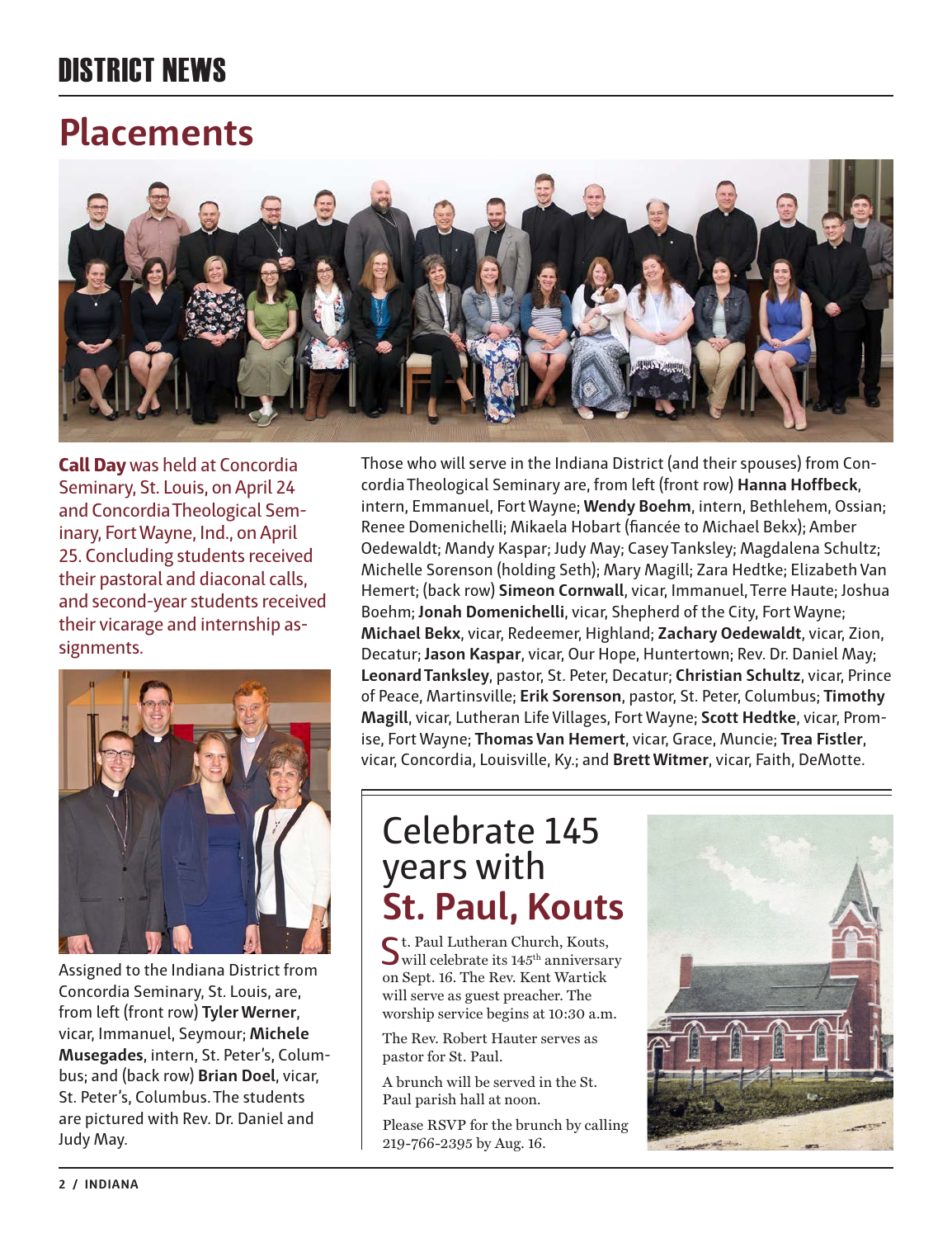## DISTRICT NEWS

## **Convention**

*(Continued from page 1)*

Three videos were shared with the delegates highlighting areas of major emphasis.

We celebrated the many good things happening at University Lutheran, West Lafayette. The Indiana District and University Lutheran sold the property on Chauncy Hill and purchased the Exponent Building right in the center of campus.

The sanctuary on the third floor has been completed and is holding worship services. The first floor is still in the process of being renovated into a coffee shop and gathering place for students — for conversation, study, fellowship and, of course, coffee. The plans for the basement include a commercial kitchen, where meals will be prepared for "Come Hungry" Sundays. There is much for which to be thankful. God has truly blessed University Lutheran.

A video about the opportunities that abound in mission work in Kentucky was shared. There are so many opportunities waiting to be fulfilled in



Kentucky. Dollars are still needed to begin this work so more can hear the Good News of salvation through Jesus Christ, our Savior and Lord.

Another video highlighted all the blessings in Gary. We have a threepronged mission with the Rev. Delwyn Campbell (pastor of St. John's), Ascension Christian Lutheran School and Rebuilding the Breach.

Ascension school opened its doors last fall to kindergarten through first**Deaconess Rachel Jaseph and Vicar Jonah Domenichelli work at the display table for Shepherd's Hand Community Outreach. Jaseph serves at Shepherd of the City, Fort Wayne, and Domenichelli was recently assigned there as vicar.**



**Rev. Dr. Daniel May opens the convention.**

grade students. They will add third grade this year. Rebuilding the Breach provides help in many areas for men and women needing housing, career guidance and training and meals. Spiritual needs are also met.

All videos are available on our website. Please watch and share with others, and please join us in spreading the Gospel message to those who have not heard. Your financial support is very much needed and appreciated.

#### **Calendar of Events**

#### **Aug. 17-18**

Indiana District Early Childhood Conference Our Shepherd, Avon

**Sept. 7-8** Indiana District Evangelism Conference Trinity, Indianapolis

**Sept. 9** Installation of district President (location to be determined)

**Sept. 10** Orientation of elected officials, district office

**Sept. 12-19** Council of Presidents meeting, St. Louis

**Sept. 14-15** Junior High Rally South, Camp Lakeview

**Sept. 15-16** Junior High Rally North, Camp Lutherhaven

**Sept. 20** Indiana District Board of Directors meeting, district office

#### **Sept. 24-25**

Circuit Visitors Conference, district office

**Sept. 27-28** Lutheranism and the Classics, Concordia Theological Seminary, Fort Wayne

**Sept. 28-30** Christ Academy Confirmation Retreat, Concordia Theological Seminary, Fort Wayne

**Sept. 29** Indiana District Senior Adult Fest St. James, Lafayette

**Oct. 10-12** Best Practices Heartland St. Peter's, Columbus

**Oct. 10-12** DCE Fall Conference, St. Peter's, Columbus

**Oct. 17-20** Prayerfully Consider Campus Visit, Concordia Theological Seminary, Fort Wayne **Oct. 25-28**

Christ Academy College/Phoebe Academy College Concordia Theological Seminary, Fort Wayne

**Oct. 29-30** Indiana Non-Public Education Conference, Indianapolis

**Oct. 31-Nov. 2** Luther Hostel Concordia Theological Seminary, Fort Wayne

**Nov. 4-6** Good Shepherd Institute Concordia Theological Seminary, Fort Wayne

**Nov. 6** Advent Preaching Workshop Concordia Theological Seminary, Fort Wayne

**Nov. 5-6** Indiana District Fall Pastors Conference Embassy Suites, Noblesville

**Nov. 9-11** Indiana District Youth Gathering Our Shepherd, Avon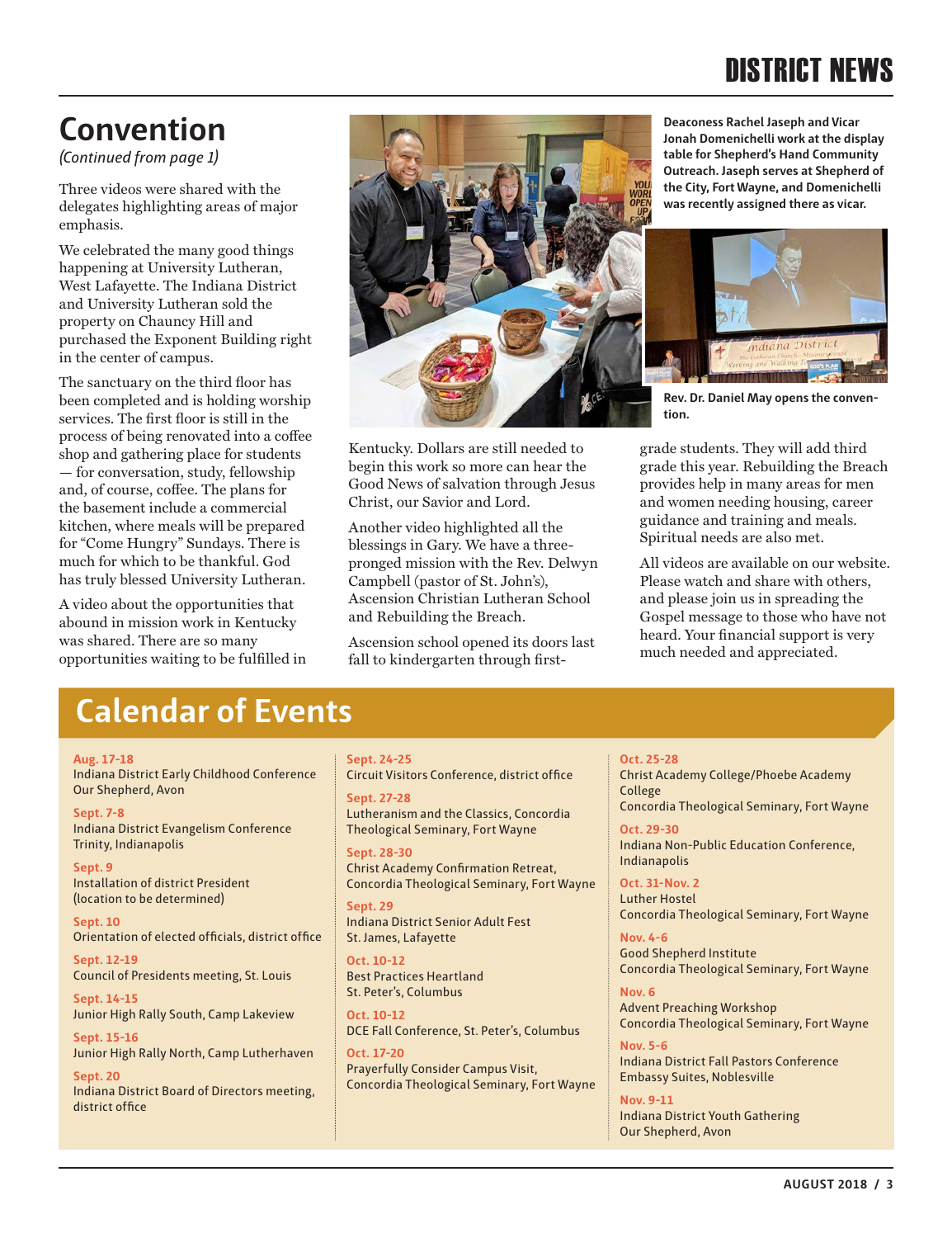## DISTRICT NEWS

## **Zion, Wabash, celebrates installation of new pastor**

On Sunday, May 20, the Rev. Gerald Gauthier II was installed as pastor of Zion, Wabash. Participating in the service were, from left (front row) the Revs. Timothy Lorenz, Jonathan Nack, Dr. John Pless, Gauthier, Dr. Daniel May, Dr. Robb Roloff, David Stout; (back row) William Lahrman, William Allison, Randall Glander, Daniel Mackey and Barry Akers.



## Dedicating a new song to the Lord

n Sept. 30, 2017, First Timothy, Indianapolis, held a special Dedication Service for its new ministry resource: the "FTL Series" Accompaniment CD. Attendees joined in a celebration of singing, prayers and fellowship as they dedicated the project into service as a vessel in which to share the Good News of the gospel of Jesus Christ. The service also included a special presentation of Excellence in Ministry Partnership awards to recognize more than 50 community supporters and partners who helped bring the resource to fulfillment.

The "FTL Series" Accompaniment CD was created to provide a new way to incorporate traditional hymns into worship services and share the beautiful messages found in the Christian hymnody. The project offers a contemporary style of music presentation to enhance the worship experience and to appeal to a wider, more diverse audience in age and cultural background.

"Music is an integral part of our worship experience," said Cleveland

Lewis, pastor of First Timothy. "We've found this project to be very helpful in engaging the congregation to sing the hymns during services, especially the youth and visitors from the community who are new to our service or may not have a personal relationship with Christ.

"We want to share this project with other congregations who may be experiencing similar challenges in engaging worshipers to sing the traditional hymns. The hymn lyrics and messages are still the same — the only difference is how they are packaged musically."

The 2-disc, 28-hymn resource is also helpful to congregations that experience difficulties with regular accessibility to instruments and/ or musicians for their services and programs. A CD player is the only equipment needed to use the resource. The accompanying *Lyrics Booklet* provides easy access to the hymn text and includes a reference list of additional hymns that can be sung using



music in the series.

To preview clips of selections from the project or to learn more about the "FTL Series" Accompaniment CD and how it can be incorporated into your ministries, please visit *firsttimothylcms.org/ftlseries.*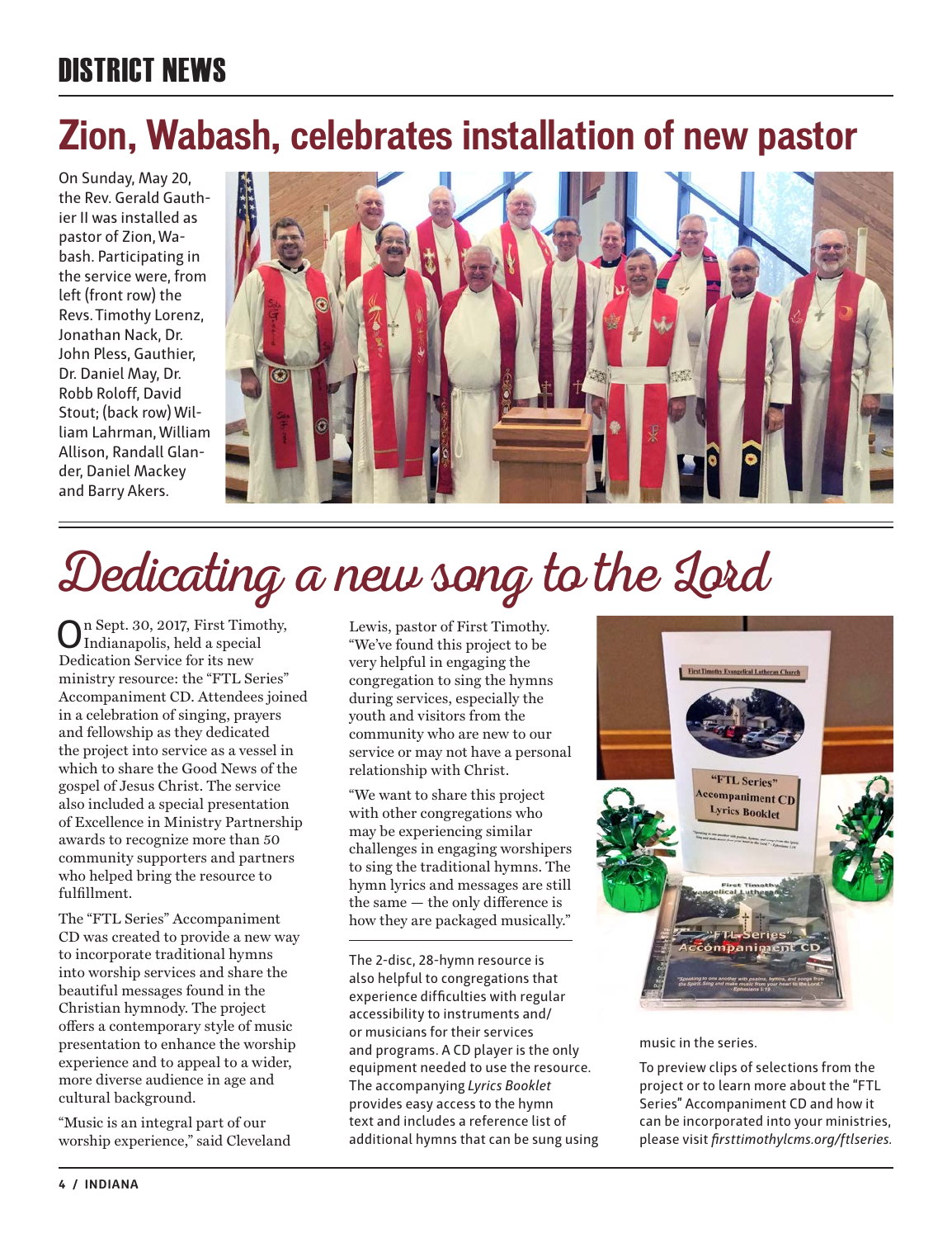## **STEWARDSHIP**

## **Hoarders beware!**



**Ken Schilf** Council of Resources

This article was inspired by Eric Metaxas of the Colson Center for Christian Worldview.

If your life a mess because you have too<br>much stuff? Did you ever consider that much stuff? Did you ever consider that your piles of clutter may affect your spiritual life?

Americans, including Christians, seem to be overwhelmed by their clutter. I live in a neighborhood that has homes with three-car garages, and yet there are two cars parked in the driveway or street. Are your closets exploding with too much clothes like gobs of shirts, 25 pairs of shoes and pants that don't fit anymore? And what about your kids? You are certain their toys are breeding, especially when you are walking barefoot and step on a Lego. You name it, we're hoarding it!

So let's turn to the Bible for some guidance. But wait — I can't find the Good Book under all the papers on the counter. Even our spiritual lives can be damaged by our clutter. And where's that prayer list I have to share with God?

Are you too attached to your stuff? Are you like the rich man who had an abundance of crops with no room to store them, so he built himself bigger barns? Once he had plenty of good things for years to come, he decided he would take life easy, eat, drink and be merry. But Jesus called him a rich fool. He goes on to say that anyone will get what they deserve for storing up things for themselves but is not rich toward God (Luke 12:13-21).



While we don't have to give everything away, we would do well to remember 2 Cor. 9: 7-8:

"Each man should give what he has decided in his heart to give, not reluctantly or under compulsion, for God loves a cheerful giver. And God is able to make all grace abound to you, so that in all things, at all times, having all that you need, you will abound in every good work."

So next time you trip over a pile of unread magazines that are months old, remember the life of a Christian steward is a whole life dedicated to God, for He loves a cheerful giver!

#### **August Prayer List**

#### **Week of Aug. 6**

- › Iowa District East
- › Circuit 21
- › St. John Evanston
- › Our Saviour, Evansville
- › Our Redeemer, Evansville
- › Trinity, Henderson, KY
- › Peace, Owensboro, KY
- › Emmanuel, Tell City
- › Mission: Campus Ministry, IU, Bloomington
- › RSO: Lutheran Social Services, Fort Wayne

#### **Week of Aug. 13**

- › Iowa District West
- › Circuit 3
- › St. Paul, Chesterton
- › St. Paul, Kouts
- › Immanuel, Michigan City
	- › St. Paul, Otis
	- › St. Peter, Portage
	- › Faith, Valpariaso
- › Heritage, Valparaiso
- › Immanuel, Valparaiso
- › Prince of Peace, Valparaiso
- › Prince of Peace, Valparaiso
- › Trinity, Westville
- › Mission: Campus Ministry, Purdue, West Lafayette
- › RSO: Lutheran Special Ed. Ministries, Fort Wayne

#### **Week of Aug. 20**

- › Kansas District
- › Circuit 7
- › Faith, Churubusco › Suburban Bethlehem,
- Fort Wayne › Emmanuel (W. Jeff.), Fort
- Wayne › Holy Cross, Fort Wayne
- 
- › Praise, Fort Wayne
- › St. Augustine, Fort Wayne › St. Paul, Fort Wayne
- › Trinity (St. Marys), Fort Wayne
- › Our Hope, Huntertown
- › Mission: Campus Ministry,
- Ball State, Muncie › RSO: Siberian Lutheran
- Mission Society, Fort Wayne

#### › Michigan District

- › Circuit 12
- › Christ, Anderson

**Week of Aug. 27**

- › Emanuel, Arcadia
- › St. Peter, Huntington
- › Good Shepherd, Kokomo
- › Our Redeemer, Kokomo
- › Zion, Kokomo
- › St. James, Marion
- › Grace, Muncie
- › St. John, Peru
- › Emanuel, Tipton
- › Zion, Wabash
- › Mission: Campus Ministry, University of Louisville
- › Other: Valparaiso University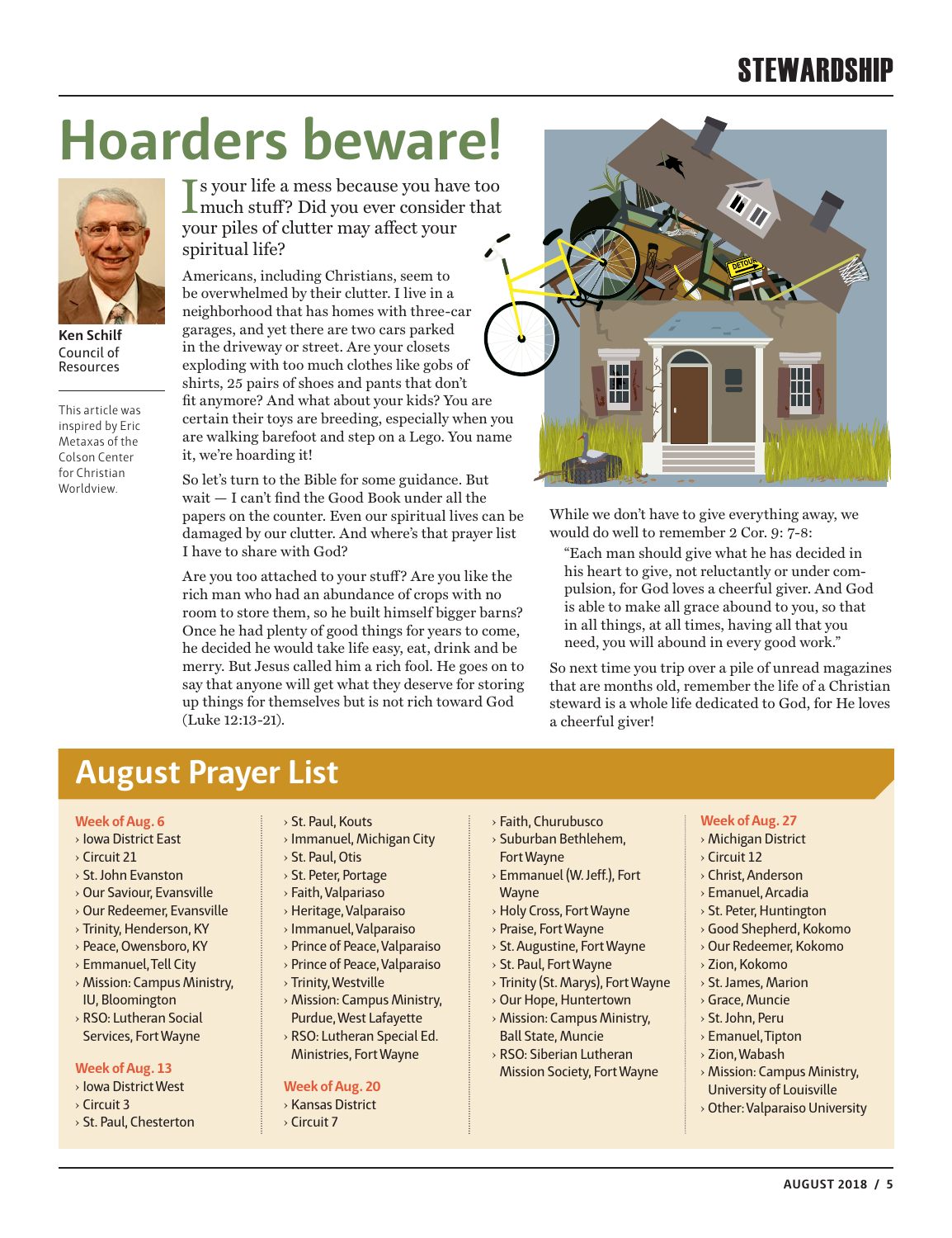## **CELEBRATIONS**

## **A special Memorial Day blessing!**

Memorial Day 2018 was honor and joy of baptizing Fred indeed a special day! I had the privilege, Harrison Wood, a 94-year-old war veteran — he flew a Corsair fighter aircraft in World War II and a helicopter in the Korean War.

Fred is a long-time attendee of Christ Lutheran Church, Indianapolis. He and his wife, Shirley (a lifelong Lutheran who went home to be with the Lord more than a year ago), were very active at Christ. However, he was never baptized and did not seek it; not because he did not understand the meaning and importance of baptism, but he was dealing with a lot of unanswered questions. Even though he attends church regularly and has heard countless sermons,



"Whoever believes and is baptized will be saved." **Mark 16:16**

somehow the time was not right — until now.

This joyous occasion was the culmination of God's answer to many years of the fervent prayers of his family and church members! The baptism was witnessed by his family (two sons and a daughter and their families) and close friends, who gathered at his home as God's grace was bestowed upon him in the waters of baptism.

He received God's forgiveness and became a child of God. He also received the blessed sacrament of Holy Communion — his very first communion! What a day of rejoicing and celebration! It is never too late for anyone to come to faith and we are saved by the grace of God.



**The Rev. Edmund Lim, who recently retired as pastor of Christ, Indianapolis, baptizes Fred Harrison Wood in his home. Kim can be reached at:** *revedlim@hotmail.com.*

#### **August Birthdays**

**Aug. 2** Wilma Snyder, 97 *Bethlehem, Fort Wayne*

**Aug. 3** Kathryn Bremer, 9*0 St. Peters, Fort Wayne*

**Aug. 5** Louise Cascione, 95 *Epiphany, Westfield*

**Aug. 6** Anna Mills, 90 *Immanuel, Seymour*

**Aug. 7** Mary Wiser, 91 *Grace, New Albany*

**Aug. 8** Doris Johnson, 92 *Zion, Seymour*

Barbara Wyckoff, 90 *St. Paul's, Fort Wayne*

**Aug. 10** Ruth Friedt, 90 *Zion, Decatur*

**Aug. 11 Emma Matzat, 103** *St. Peter, North Judson*

Kathryn Sierp, 92 *Immanuel, Seymour*

**Aug. 13** James Wilkins, 91 *Bethlehem, Fort Wayne* Luella Koop, 94 *Zion, Seymour* Bernice Berning, 90 *Zion (Friedheim), Decatur*

**Aug. 14** Rabel Newkirk, 95

*Immanuel, Seymour* Ilene Wienhorst, 94

*Emanuel, Dudleytown*  Florence Moser, 91 *Zion, Decatur*

**Aug. 15 Elmer Rosebrough, 100** *Our Shepherd, Avon*

Mary Hesterman, 90 *Holy Cross, Fort Wayne*

**Aug. 16** Irene Bieberich, 93 *St. Paul (Preble), Decatur* Catherine Scholle, 92 *Trinity, Dillsboro*

**Aug. 18**  Doris Yerger, 96 *Zion, Fort Wayne*

**Aug. 21**  Winifred Schelper, 91 *Holy Cross, Fort Wayne* Raymond Drake, 90 *Faith, Louisville*

**Aug. 22**  Victor Schuler, 96 *St. Paul, Evansville* Doris Gellerman, 93 *Holy Cross, Fort Wayne*

**Aug. 23**  Doris Zwick, 95 *St. Paul's, Fort Wayne* Mildred Isaacs, 94 *Trinity, Darmstadt*

**Aug. 24**  Edna Billings, 90 *Heritage, Valparaiso*

Evelyn Cubine, 90 *Concordia, Louisville*

**Aug. 26**  Eunice Strietelmeier, 91 *Calvary, Indianapolis*

**Aug. 27**  Frank Zoll, 90 *Heritage, Valparaiso*

**Aug. 28**  Lois Perko, 91 *Our Shepherd, Avon*

**Aug. 31**  Hulda Goecker, 96 *Immanuel, Seymour*

#### **Belated**

**July 5** Stella Wilson, 95 *Trinity (Decatur Rd.), Fort Wayne*

**July 10** Lillie Christopher, 94 *Emanuel, Dudleytown*

**July 15** Ruth Hancock, 92 *Emmanuel, Tell City*

**July 20** Paul Maves, 95 *Our Shepherd, Avon* **July 25** Francis Wells, 92 *Our Shepherd, Avon*

**July 28** Evelyn Klinge, 94 *Emanuel, Dudleytown* 

**June 24** Hildegard Blondell, 91 *Trinity (Decatur Rd.), Fort Wayne*

**June 28 Alton Reininga, 100** *Trinity, Darmstadt*

**June 30** Paul Schnute, 93 *Trinity, Darmstadt*

**May 4** Anna Rosebrough, 91 *Our Shepherd, Avon*

**May 31** Lenora Strakis, 90 *Our Shepherd, Avon*

**April 28** Norma Stilger, 91 *Shepherd of the Hills, Georgetown*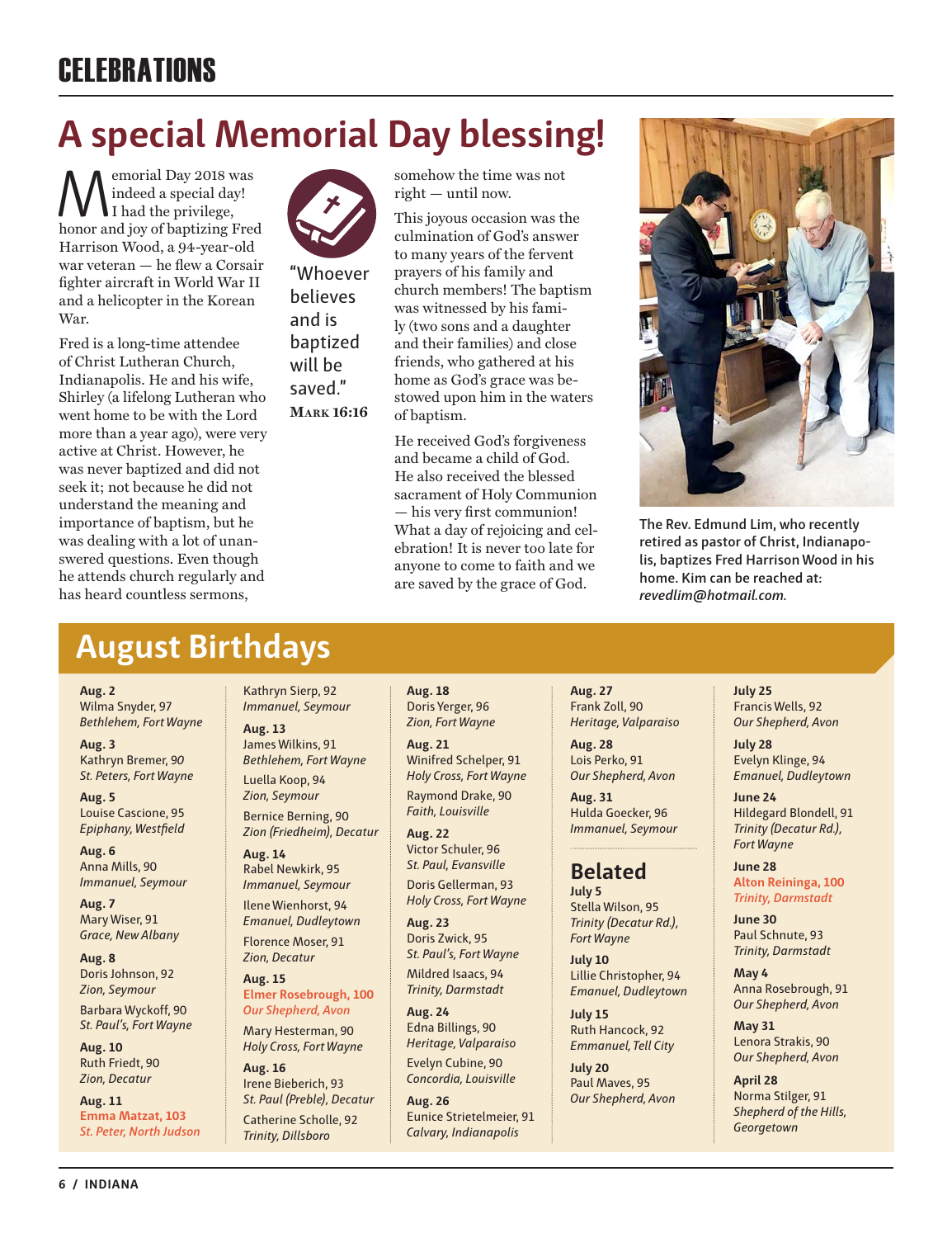## **CELEBRATIONS**

#### **August Anniversaries**

#### **Aug. 1**

Mr. and Mrs. Robert Blazek *54, Calvary, Indianapolis*

Mr. and Mrs. John Hunter *54, Zion, Decatur*

Mr. and Mrs. Ron Stoner *54, Our Shepherd, Avon*

Mr. and Mrs. George Wehrmeister *54, St. Paul's, Fort Wayne*

**Aug. 2** Mr. and Mrs. Ellis Clayton *70, St. Paul, Evansville*

Mr. and Mrs. Bob Kahre *67, Our Redeemer, Evansvile*

Mr. and Mrs. Joseph Baker *54, Immanuel, Seymour*

**Aug. 3** Mr. and Mrs. James Kennada *61, St. Paul, Evansville*

Rev. and Mrs. S. S. Urberg *60, St. Paul's, Fort Wayne*

Mr. and Mrs. Dan Schroeder *50, Trinity, Elkhart*

Mr. and Mrs. Thomas Dietel *50, St. James, Lafayette*

Mr. and Mrs. Dick Weber *50, St. John, Monroeville* 

**Aug. 4** Mr. and Mrs. Walter Berning *62, St. Peter, Decatur*

Mr. and Mrs. Arthur Pinnow *62, St. Paul's, Fort Wayne*

Mr. and Mrs. David Lapierre *56, St. James, Logansport*

Mr. and Mrs. Ronald Otte *55, Immanuel, Seymour*

**Aug. 5** Mr. and Mrs. Donald Schacht *57, St. Peter, North Judson*

Mr. and Mrs. John Sowers *57, Zion, Woodburn*

Mr. and Mrs. Lester Zelt *57, St. John (Bingen), Decatur*

Mr. and Mrs. Ken Schilf *51, Holy Cross, Fort Wayne*

**Aug. 7** Mr. and Mrs. Raymond Schaper *64, Zion, Woodburn*

Mr. and Mrs. Robert Nicholson *52, Immanuel, Seymour*

#### **Aug. 8**

Mr. and Mrs. Kenneth Kettler *59, Calvary, Indianapolis*

Mr. and Mrs. Melvin Dehn *54, St. John, Lanesville*

Mr. and Mrs. Wendell Borcherding *53, Immanuel, Seymour*

**Aug. 9** Rev. and Mrs. Herbert Gerken *51, Holy Cross, Fort Wayne*

**Aug. 10** Mr. and Mrs. Edward Grim *61, Zion, Fort Wayne*

Mr. and Mrs. Dick Holderman *61, Holy Cross, Fort Wayne*

Mr. and Mrs. Jerry Love *61, St. John, Monroeville*

Mr. and Mrs. Lonnie Lerch *60, St. James, Lafayette*

Mr. and Mrs. Irvin Thomas *60, Our Shepherd, Avon*

Mr. and Mrs. Max Woebbeking *55, Zion, Woodburn*

**Aug. 11** Mr. and Mrs. Tom Grotrian *56, St. John, Monroeville*

Mr. and Mrs. Mike Pinkerton *56, Grace, New Albany*

**Aug. 12** Mr. and Mrs. Frederick Domrow *62, Bethlehem, Fort Wayn*

Mr. and Mrs. James Rebber *51, Zion, Seymour*

Mr. and Mrs. David Runion *51, St. Paul's, Fort Wayne* 

**April 13**| Mr. and Mrs. John Remetta Jr. *63, Calvary, Indianapolis*

Mr. and Mrs. Marvin Fast *52, Zion, Decatur*

**Aug. 14** Mr. and Mrs. Erwin Moehl *64, Trinity, Hobart*

Mr. and Mrs. John Wittenbraker *64, Our Redeemer, Evansville*

Mr. and Mrs. William Bonitz *62, St. John's, Indianapolis*

Mr. and Mrs. Joseph Smith *62, St. John's, Farmers Retreat*

Mr. and Mrs. Daniel Crouse *58, St. James, Lafayette*

Mr. and Mrs. Bill Wiist *52, Our Redeemer, Evansville*

**Aug. 15** Mr. and Mrs. Roger Dennis *54, Trinity, Darmstadt*

Rev. and Mrs. Howard Fabricius *54, Calvary, Indianapolis*

**Aug. 16** Mr. and Mrs. Fred Knizner *60, Calvary, Plymouth*

**Aug. 17** Mr. and Mrs. Thomas Piekarski *55, Bethlehem, Fort Wayne*

Mr. and Mrs. Charles Bardonner *50, Calvary, Indianapolis*

Mr. and Mrs. Sam Baumann *50, Zion (Friedheim), Decatur* Mr. and Mrs. Ralph Davies

*50, Trinity, Hobart*

Mr. and Mrs. Dale Onken *50, Calvary, Indianapolis*

**Aug. 18** Mr. and Mrs. Lynn Harroff *62, Concordia, Louisville*

Mr. and Mrs. Mel Stamberger *61, Calvary, Plymouth*

Mr. and Mrs. James Klaiber *55, St. James, Logansport* Mr. and Mrs. Steve Kiel *50, Zion, Seymour*

**Aug. 19** Mr. and Mrs. Richard Raabe *62, Immanuel, Seymour*

Mr. and Mrs. Lou Wittmer *62, Our Redeemer, Evansville*

**Aug. 20** Mr. and Mrs. Phillip Koshewa *58, Redeemer, Louisville*

Mr. and Mrs. Robert Mahan *58, Immanuel, Seymour*

Mr. and Mrs. Richard Luke *53, St. John's, Farmers Retreat*

Mr. and Mrs. Warren Chambers *52, Our Redeemer, Evansville*

Mr. and Mrs. Jim Kruse *52, Faith, DeMotte*

Dr. and Mrs. Harold Thompson *52, Trinity, Hobart*

Mr. and Mrs. Ronald Wehrkamp *52, Emanuel, Dudleytown*

Mr. and Mrs. Cleon Nixon *51, St. James, Lafayette*

**Aug. 21** Mr. and Mrs. Homer Closson *55, St. James, Logansport*

Mr. and Mrs. Jack Blombach *54, Concordia, Louisville*

Mr. and Mrs. Edward Clark *53, St. James, Lafayette*

Mr. and Mrs. Gary Connors *53, Heritage, Valparaiso*

**Aug. 22** Mr. and Mrs. Eugene Falkenstern *59, St. Paul's, Fort Wayne*

Mr. and Mrs. Richard Junk *54, St. Paul's, Fort Wayne*

Mr. and Mrs. Mell Welborn *54, Our Redeemer, Evansville*

Mr. and Mrs. Thomas Williams *53, St. John's, Indianapolis* 

**Aug. 23** Mr. and Mrs. Walter Scare *66, Holy Cross, Fort Wayne*

Mr. and Mrs. Leroy Werling *60, St. Paul (Preble), Decatur*

Mr. and Mrs. Hersey Mangels *59, Immanuel, Seymour*

Mr. and Mrs. Don Weaver *59, Faith, Bloomington*

Mr. and Mrs. Ray Faske *55, Shepherd of the Hills, Georgetown*

Mr. and Mrs. Edward Lunkenheimer *54, St. Paul, Evansville*

Mr. and Mrs. Paul Defenderfer, *50, Immanuel, Seymour*

Mr. and Mrs. Arthur Thomas *50, St. Pauls, Dewberry*

**Aug. 24** Mr. and Mrs. James Kloote *50, Immanuel, Seymour*

Mr. and Mrs. Max Roeder *50, Immanuel, Seymour*

**Aug. 25** Mr. and Mrs. Charles Freeby *67, Calvary, Indianapolis*

Mr. and Mrs. Norbert Walther *67, St. John, Lanesville*

**Continued on next page**